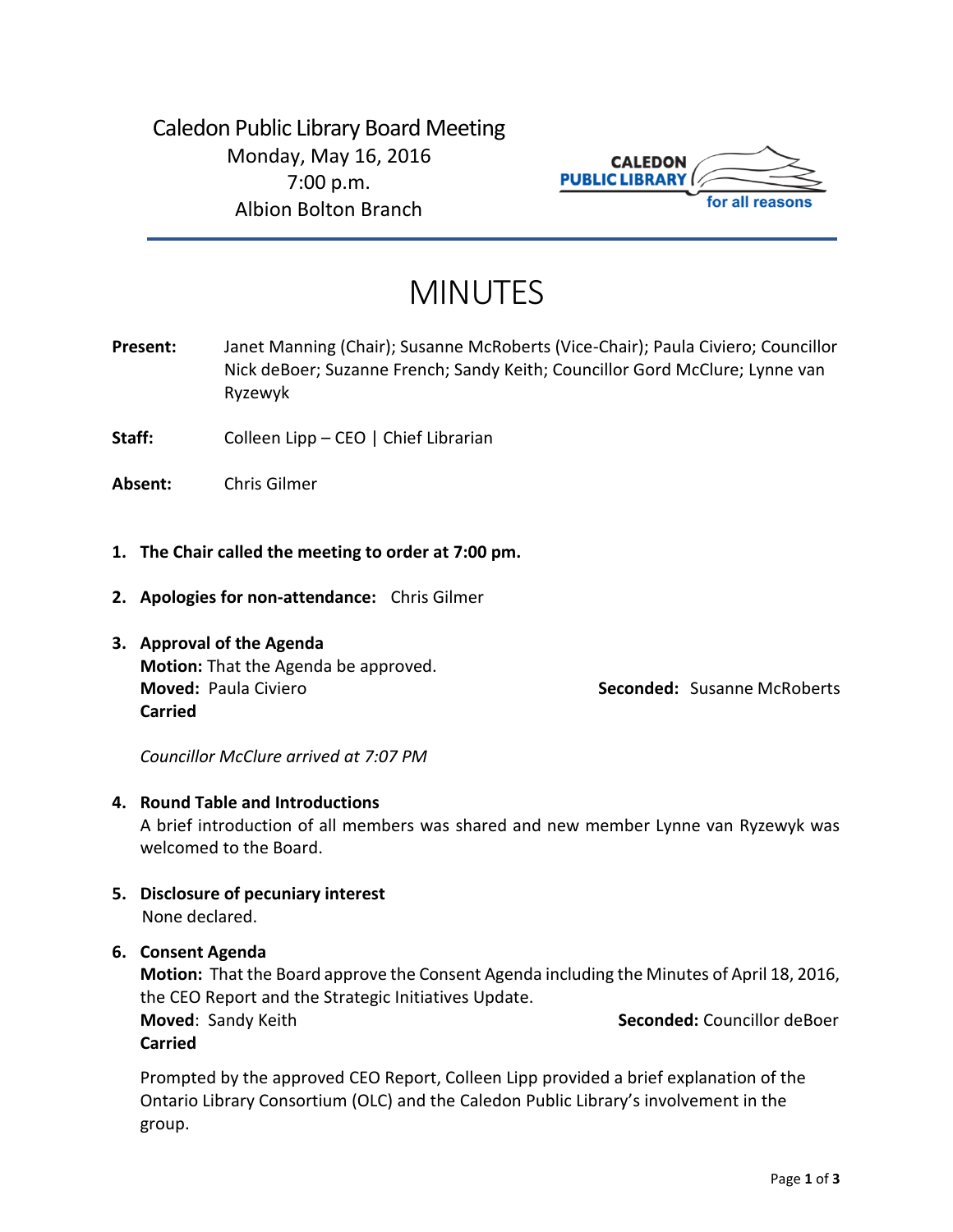## **7. Business arising from the minutes.**

None.

## **8. Board and Committee Report**

## **a. SOLS Trustee Council Report**

Paula Civiero provided a brief overview of the recent SOLS Trustee Council hosted at the Halton Hills Public Library's Georgetown Branch on April 23, 2016.

## **9. Staff Reports**

**a. Treasurer's Report and Financial Statements** – Colleen Lipp presented the Treasurer's Report and Financial Statements. **Motion**: That the Board receive the Treasurer's Report as presented. **Moved: Paula Civiero <b>Seconded**: Paula Civiero **Seconded**: Sandy Keith **Carried**.

## **b. Belfountain Hours Pilot Project Report**

**Motion:** *That the Caledon Public Library Board receive the Belfountain Branch Hours – Final Report; and*

*That the Caledon Public Library Board approve the recommended Summer Hours of Operation; and*

*That the Caledon Public Library Board extend the pilot pending the investigation of alternate service options and findings of the Service/Facility Review and Master Plan.* **Moved:** Sandy Keith **Seconded:** Suzanne French **Carried.**

*Councillor McClure left the meeting at 8:57 PM* 

## **c. Personnel Policy Report**

**Motion**: That the Board approve and adopt the Personnel Policy effective July 1, 2016. **Moved:** Paula Civiero **Seconded:** Sandy Keith **Carried.**

## **10. New Business.**

None

## **11. Board Development**

## **a. 2011 Strategic Plan Review – Governing Responsibly**

Discussion of the Board's performance related to the goal "to engage the resources of Caledon Public Library with transparency and fiscal responsibility" was deferred to the June 20, 2016 meeting of the Library Board.